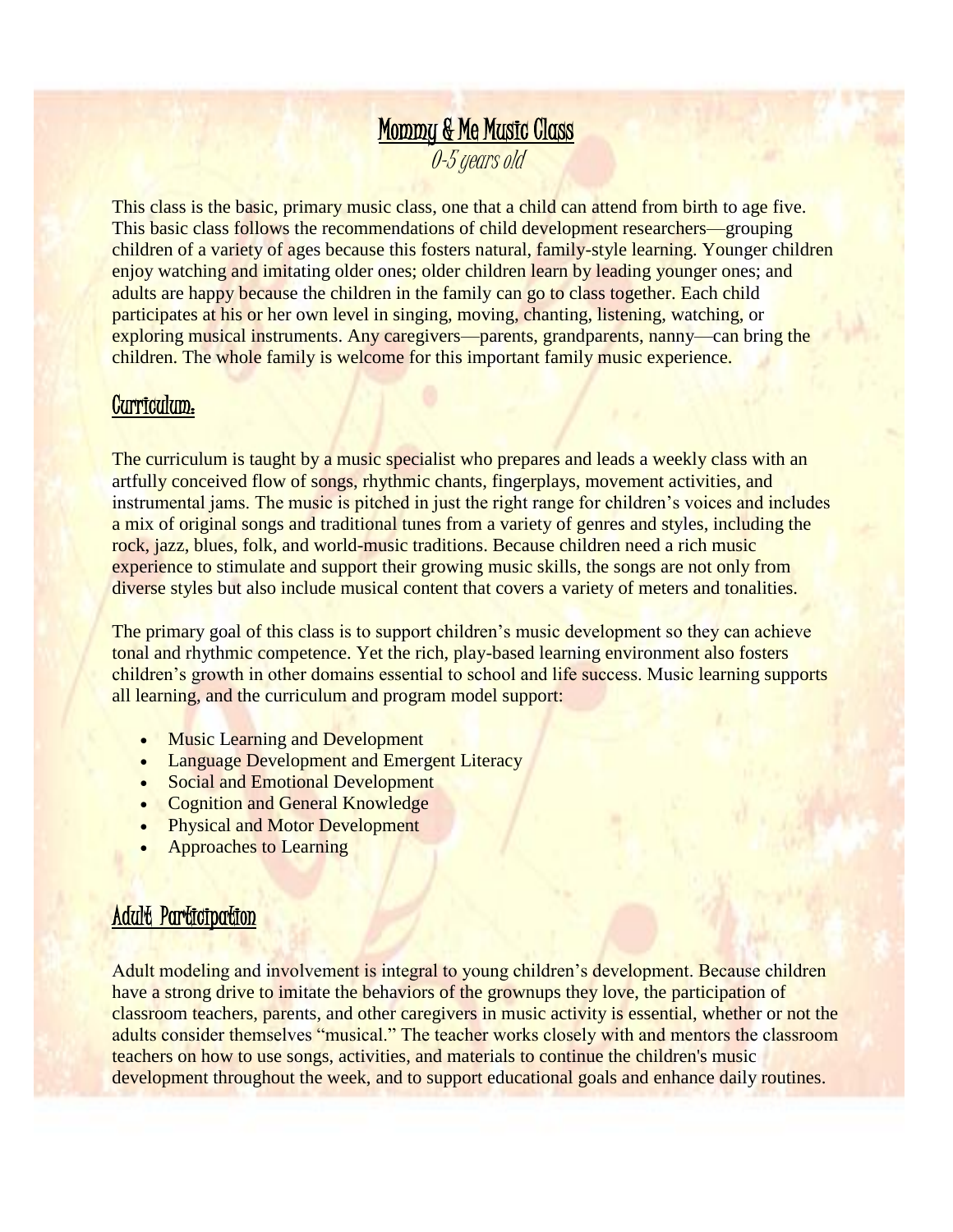# What Can I Expect From My Child?

As you participate in class, try the activities at home. What kind of response should you expect? Some children are spontaneous singers and movers, others are careful and astute observers. In either case, after sufficient listening and observing time at home and in class, you may begin to notice your child singing or chanting parts of songs, sometimes with words, sometimes without. However, even when your child gives no response or seems uninterested in listening or participating, important unconscious learning is taking place. Keep in mind the following points:

- Most children choose (wisely) to observe more often than to participate actively in class. They are taking in information, which they will act on later at home.
- Most children become accustomed to the class routine and their classmates around the fifth or sixth week. At this point, their participation is likely to increase.
- Children are assimilating important music information whether or not they are outwardly participating. At home, this means it may be important to play the CD or sing the songs yourself even if your child seems to be unaware or uninterested, especially during the first few weeks of class.

Remember that you are the most important model and teacher for your child. Your most effective role is to participate and enjoy the class yourself, even though your child might choose to sit back and observe. If you are enjoying yourself, your child will soon wish to share that enjoyment with you.

We know it might be difficult to watch other children zealously participate in the group while your child does not. This is especially true if your child performs all of his class favorites as soon as you arrive home. Try to understand that he is very wisely "practicing" in private and will make his public "debut" when he feels more confident. Meanwhile, if you feel suddenly overwhelmed with frustration by the lack of your child's participation in class, just count to three, relax, and participate yourself!

### What Can I Expect From Myself?

Some parents are somewhat disconcerted by the concept of being their child's most important role model, especially when it comes to music! You may feel that you are not particularly musical - perhaps you even describe yourself as being "tone deaf". You may be great at singing but feel unsure of yourself or "vague" when dancing or trying to "keep the beat". Whatever the level of your technical skill, remember the most important things you can model for your child are simply pleasure, interest, and the desire to participate in music activities.